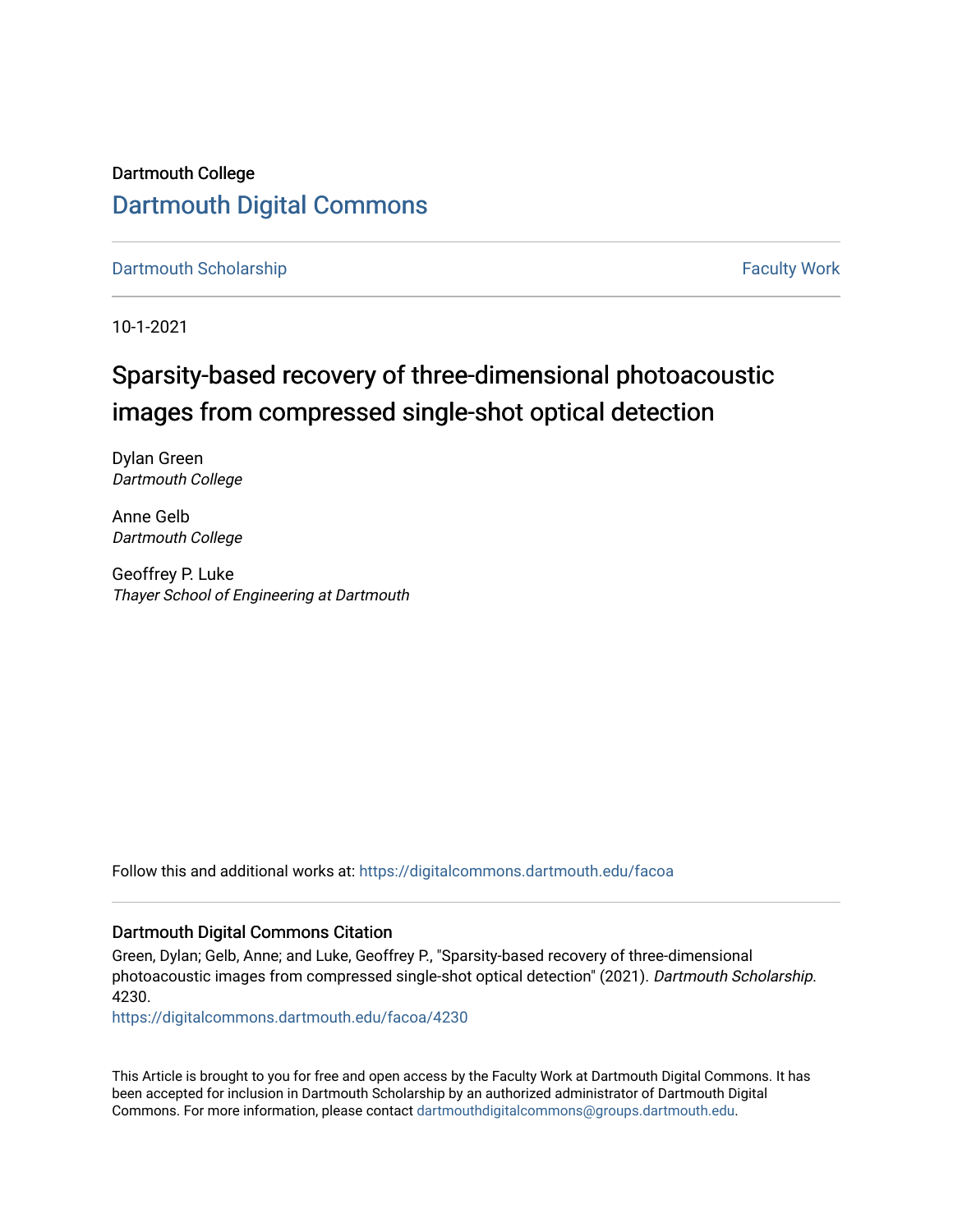



**Dylan Green <sup>1</sup> [,](https://orcid.org/0000-0001-6184-0183) Anne Gelb <sup>1</sup> and Geoffrey P. Luke 2,\***

- <sup>1</sup> Department of Mathematics, Dartmouth College, Hanover, NH 03755, USA;
- Dylan.P.Green.GR@dartmouth.edu (D.G.); AnneGelb@math.dartmouth.edu (A.G.)
- <sup>2</sup> Thayer School of Engineering, Dartmouth College, Hanover, NH 03755, USA

**\*** Correspondence: Geoffrey.P.Luke@dartmouth.edu

**Abstract:** Photoacoustic (PA) imaging combines optical excitation with ultrasonic detection to achieve high-resolution imaging of biological samples. A high-energy pulsed laser is often used for imaging at multi-centimeter depths in tissue. These lasers typically have a low pulse repetition rate, so to acquire images in real-time, only one pulse of the laser can be used per image. This single pulse necessitates the use of many individual detectors and receive electronics to adequately record the resulting acoustic waves and form an image. Such requirements make many PA imaging systems both costly and complex. This investigation proposes and models a method of volumetric PA imaging using a state-of-the-art compressed sensing approach to achieve real-time acquisition of the initial pressure distribution (IPD) at a reduced level of cost and complexity. In particular, a single exposure of an optical image sensor is used to capture an entire Fabry–Pérot interferometric acoustic sensor. Time resolved encoding as achieved through spatial sweeping with a galvanometer. This optical system further makes use of a random binary mask to set a predetermined subset of pixels to zero, thus enabling recovery of the time-resolved signals. The Two-Step Iterative Shrinking and Thresholding algorithm is used to reconstruct the IPD, harnessing the sparsity naturally occurring in the IPD as well as the additional structure provided by the binary mask. We conduct experiments on simulated data and analyze the performance of our new approach.

**Keywords:** photoacoustic imaging; compressed sensing; inverse problems; compressed ultrafast photography

# **1. Introduction**

Photoacoustic (PA) imaging provides a method of in vivo non-invasive and highresolution molecular imaging at centimeter depth scales [\[1–](#page-13-0)[4\]](#page-13-1). In PA imaging, biological tissue is irradiated by a pulsed laser. The absorption of the laser by endogenous or exogenous chromophores induces a local increase in temperature, which in turn causes a pressure rise through thermoelastic expansion of the tissue. Ultrasound receivers placed at the surface of the tissue detect the resulting acoustic waves. Images of the optical absorption can be reconstructed by solving acoustic and optical inverse problems [\[5\]](#page-13-2). While highspeed data acquisition is possible with PA imaging, the multichannel data acquisition systems that are available to record this data are expensive [\[6\]](#page-13-3). The detection of PA signals is most commonly accomplished using digital-to-analog converters recording the voltage connected to piezoelectric transducers, which drastically increase the complexity of the imaging system [\[7\]](#page-13-4). A well-established alternative to this is a method for optical interferometric detection which utilizes a Fabry–Pérot etalon (FPE) [\[8–](#page-13-5)[10\]](#page-14-0). The FPE exploits the resonant interference of an interrogating continuous wave laser between two reflecting surfaces to provide both sensitive detection and large acoustic bandwidth.

A major limitation to using a FPE for PA signal detection, however, is that detection is performed only at a single point on the etalon. In practice, the detection laser must be raster scanned along the surface of the etalon to acquire a volumetric image of the tissue.



**Citation:** Green, D.; Gelb, A.; Luke, G.P. Sparsity-Based Recovery of Three-Dimensional Photoacoustic Images from Compressed Single-Shot Optical Detection. *J. Imaging* **2021**, *7*, 201. [https://doi.org/10.3390/](https://doi.org/10.3390/jimaging7100201) [jimaging7100201](https://doi.org/10.3390/jimaging7100201)

Academic Editors: Fabiana Zama and Elena Loli Piccolomini

Received: 20 August 2021 Accepted: 28 September 2021 Published: 2 October 2021

**Publisher's Note:** MDPI stays neutral with regard to jurisdictional claims in published maps and institutional affiliations.



**Copyright:** © 2021 by the authors. Licensee MDPI, Basel, Switzerland. This article is an open access article distributed under the terms and conditions of the Creative Commons Attribution (CC BY) license (https:/[/](https://creativecommons.org/licenses/by/4.0/) [creativecommons.org/licenses/by/](https://creativecommons.org/licenses/by/4.0/) 4.0/).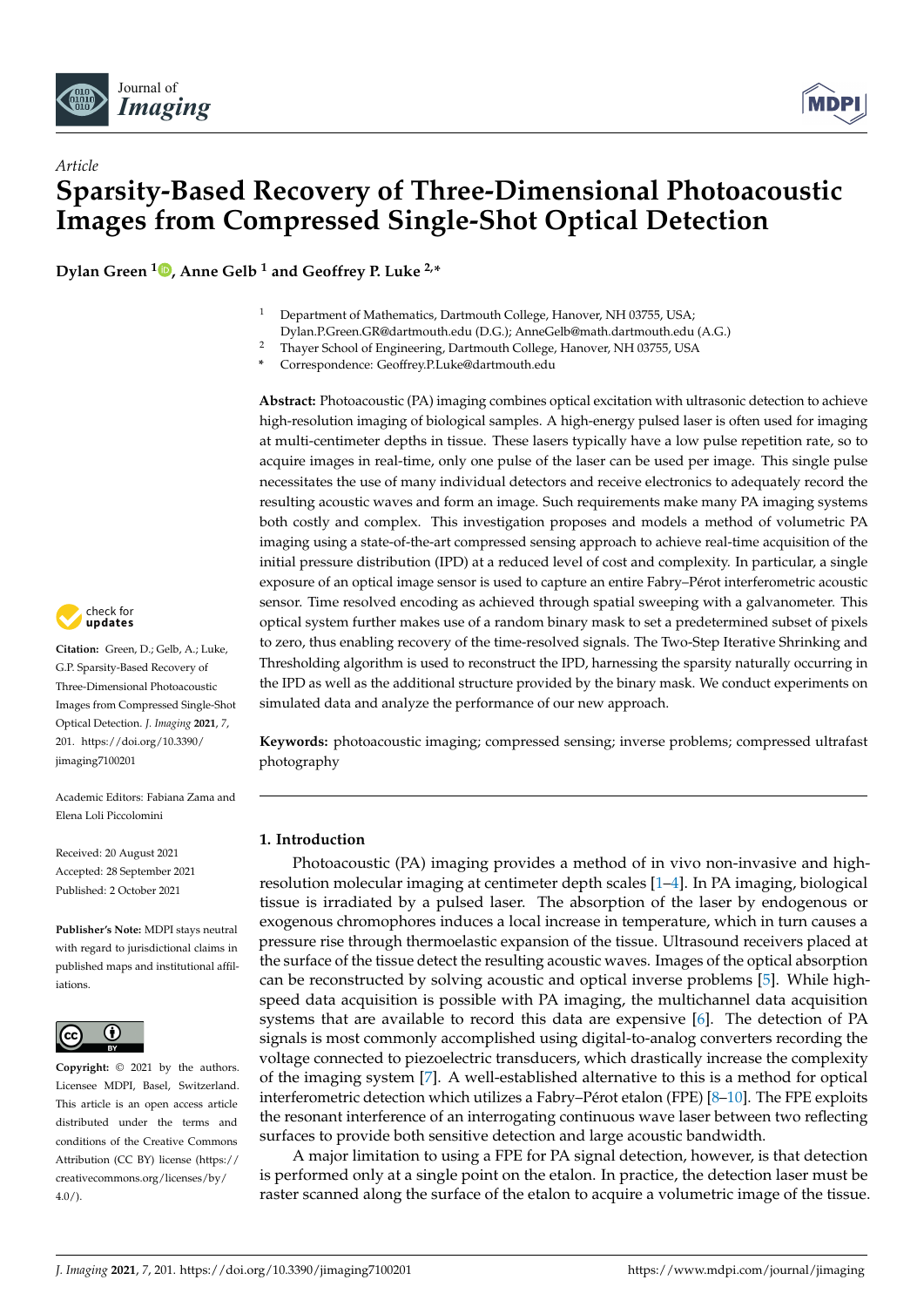Thus, the PA signal generating laser must be shot for each position in the raster scan to produce the photoacoustic signal, making the temporal resolution highly dependent on the pulse repetition rate of the laser. This dependence makes the imaging system prone to motion artifacts and unable to capture fast dynamic processes.

In order to improve the temporal resolution of the imaging system, recent work has been done in which a FPE was imaged onto a scrambled Hadamard pattern over multiple sequential measurements [\[11](#page-14-1)[,12\]](#page-14-2). Though the main features of imaging phantoms used were successfully recovered at compression rates as low as 10%, multiple acquisitions of data were necessary, and thus the total data acquisition time was still much longer than pulse repetition rate of the laser.

Here, FPE-based PA image detection is combined with compressed ultrafast photography to further improve the temporal resolution. Compressed ultrafast photography applies core compressed sensing principles to acquire a sequence of images at a high rate using a single exposure of a camera [\[13\]](#page-14-3). In the original work, a random binary mask is applied to the image, and a streak camera is then used to scan the image quickly across a sensor [\[14\]](#page-14-4). The mask in conjunction with the streak camera provide enough structure such that the original time-resolved image sequence can be reconstructed. This has enabled reconstruction of 980-frame videos with framerates achieving  $7 \times 10^{13}$  frames per second [\[15\]](#page-14-5). In applications that do not require such extreme framerates, the streak camera can be replaced with a low-cost galvanometer to achieve the spatial shifting of the image [\[16\]](#page-14-6).

In this work, we design and simulate an optical system that is capable of acquiring the interference pattern of the entire FPE with a sampling rate of greater than 12 MHz. This optical system utilizes a digital micromirror device to apply a binary mask to the interference pattern of the FPE. The resulting masked image is then rapidly swept across an imaging sensor with a galvanometer, thus encoding time information in the spatial domain. Finally, the PA image is reconstructed using a compressive sensing approach that iteratively solves a convex optimization problem specifically designed for problems where data are under-sampled and the true solution has sparse representation in some related domain (e.g., the gradient domain).

The rest of this paper is organized as follows: In Section [2,](#page-2-0) we describe the problem and provide the background in compressed sensing needed in our new approach. The results of the simulations are presented in Section [3,](#page-7-0) with a discussion of these findings and some concluding remarks in Section [4.](#page-12-0)

#### <span id="page-2-0"></span>**2. Methods**

#### *2.1. Optical Setup*

The proposed optical system is depicted in Figure [1.](#page-3-0) A pulsed laser is applied to the tissue of interest. Optical absorbers in the tissue then convert the optical energy to heat, inducing a thermoelastic expansion of the surrounding tissue. The expansion generates broadband ultrasound waves, which are detected at the surface of the tissue with a FPE. This interaction of the PA waves with the surface of the FPE results in modulation of the reflected interrogating continuous-wave (CW) laser beam on the opposite side of the FPE. The linear polarizer and quarter wave plates allow for the directed flow of the light through the polarized beam splitters.

The modulated CW laser beam is then imaged onto a digital micromirror device (DMD) via a 4-f optical system, which consists of two lenses spaced by twice their focal length. The DMD consists of a two-dimensional array of mirrors that will either reflect the light along the optical path or deflect it away from it, resulting in a binary mask on the FPE. A second 4-f optical system then images the DMD directly onto an imaging sensor array. A galvanometer is placed in the Fourier plane of the second 4-f system, which rapidly sweeps the image of the masked FPE across the camera during a single exposure.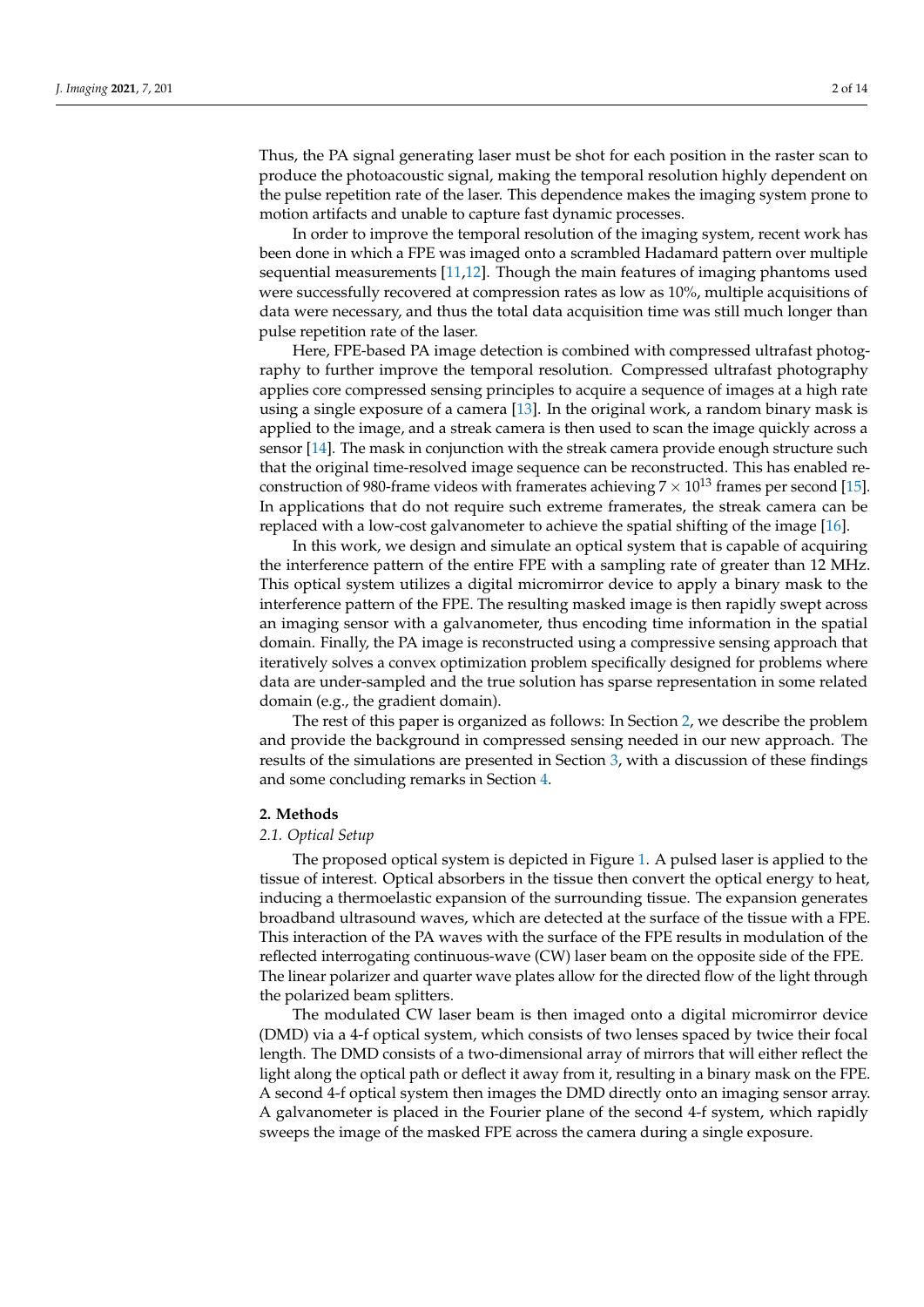<span id="page-3-0"></span>

Figure 1. The proposed optical system. SMF = single-mode fiber, OI = optical isolator, COL = collimator, PBS = polarized beam splitter,  $\lambda/4$  = quarter wave plate, L = lens, CAM = camera, DMD = digital micromirror device, LP = linear polarizer, FPE = Fabry–Pérot etalon.

#### *2.2. Continuous Model*

We now seek to build a forward model that transforms a given initial pressure distribution (IPD) to a camera image based on the proposed optical system. Let  $d, \tau \in \mathbb{R}^+$ . The function  $P(x, y, z, t)$  is defined on  $[0, d] \times [0, d] \times [0, d] \times [0, \tau]$  to be the pressure distribution at  $(x, y, z)$  at time *t*. The IPD is then  $P_0 := P(x, y, z, 0)$ . Acoustic waves then propagate outwards in a manner determined by the governing equations

$$
\frac{\partial \vec{u}}{\partial t} = -\frac{1}{\rho_0} \nabla P \n\frac{\partial \rho}{\partial t} = -\rho_0 \nabla \cdot \vec{u} \nP = c_0^2 \rho.
$$

Here  $\vec{u}$  is the acoustic particle velocity,  $\rho$  is the density,  $\rho_0$  is the density in the absence of acoustic waves, and  $c_0$  is the isentropic sound speed [\[17\]](#page-14-7).

The FPE is placed on the *xy*-plane and encodes the pressure data *P*(*x*, *y*, 0, *t*). We next define the binary mask  $M \subset \mathbb{R}^2$ . The interaction of the light from the FPE with the DMD can be characterized as

<span id="page-3-1"></span>
$$
P_M(x, y, t) = \begin{cases} P(x, y, 0, t) & \text{if } (x, y) \in M \\ 0 & \text{else.} \end{cases}
$$
 (1)

The data then undergoes a shearing operation from the motion of the galvanometer, leading to

$$
P_S(x, y, t) = P_M(x - \alpha t, y, t),
$$
\n(2)

where it is assumed that the galvanometer sweeps with a constant speed  $\alpha > 0$ , where  $\alpha$ is determined by the physical limitations of the galvanometer and the focal length of the lenses in the second 4-f system.

Lastly, *P<sup>S</sup>* undergoes a temporal integration operation as it is swept across the camera sensor for an exposure time equal to the acoustic wave propagation time *τ*, yielding the camera image

<span id="page-3-2"></span>
$$
E(x,y) = \int_0^{\tau} P_S(x,y,t)dt = \int_0^{\tau} P_M(x-\alpha t,y,t)dt,
$$
\n(3)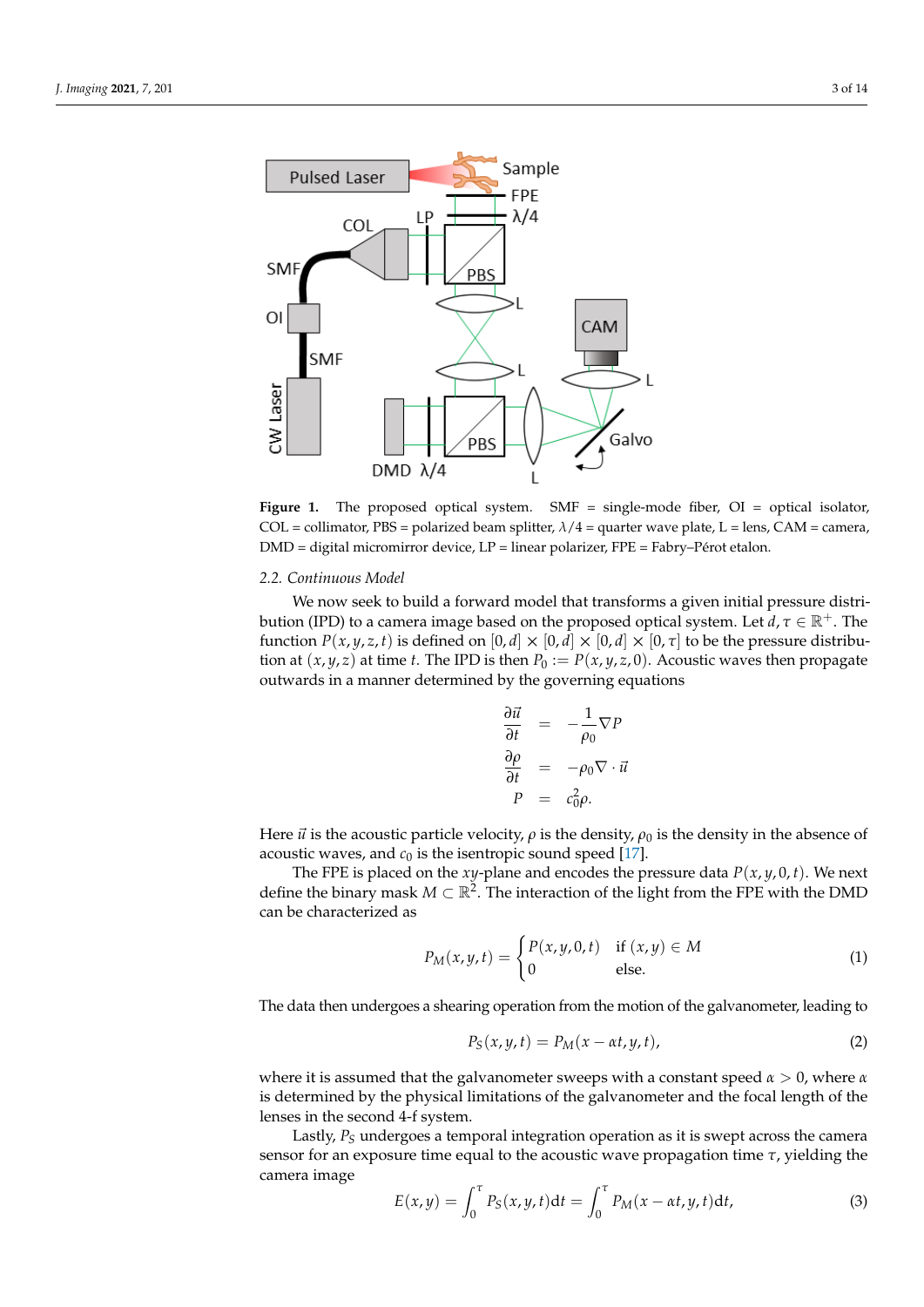where  $P_M(x, y, t)$  is given in [\(1\)](#page-3-1). This describes the full continuous forward model.

## *2.3. Discrete Model*

We now move to discretize [\(3\)](#page-3-2) to enable solving the inverse problem. First, the IPD is discretized into a uniform three-dimensional computational grid of size  $N \times N \times N$  for a given choice of  $N \in \mathbb{Z}$ . The dimension of each voxel is then  $h \times h \times h$  where  $h = \frac{d}{N}$ . The grid elements are then rearranged to form a single vector *u* of length *N*<sup>3</sup> . Next, we model the propagation of the acoustic waves through body tissue over time using the k-Wave simulation toolbox in MATLAB [\[18\]](#page-14-8). The propagation is also temporally discretized with time steps ∆*t* determined by the Courant–Friedrichs–Lewy condition, which is dependent on  $c_0$  and *h*. The total number of time steps  $T \in \mathbb{Z}$  is then calculated as  $T = \lfloor \frac{\tau}{\Delta t} \rfloor$ . The acoustic waves are observed by the FPE located at the base of the computational grid at each time step. This transformation from the IPD to the sequence of *T* images of size *N* × *N* detected by the FPE can be modeled by the  $N^2T \times N^3$  matrix **K**, which is construct ed by simulating the FPE output for each of the standard basis vectors in  $\mathbb{R}^{N^3}.$ 

The binary mask M used in [\(1\)](#page-3-1) is now discretized to form M', and is defined as

$$
\mathbf{M}'_{i,j} = \begin{cases} 1 & \text{if } (ih,jh) \in M \\ 0 & \text{else,} \end{cases}, \quad i,j = 1,\dots,N. \tag{4}
$$

The diagonal matrix  $M \in \mathbb{R}^{N^2T \times N^2T}$  is subsequently formed by reshaping  $M'$  into an  $N^2 \times 1$  vector and inserting it into **M** such that  $M_{j+iN^2,j+iN^2} = M'_{j}$  for  $j = 1, ..., N^2$  and  $i = 1, \ldots, (T - 1).$ 

The shearing operation is then applied, which we write as matrix **S**, where the sequence of images is shifted (spatially) along the *x*-axis as a function of time. Since the shearing speed has, in practice, a significantly greater magnitude than ∆*t*, down-sampling is also performed during this step. This is accomplished by calculating the downsize factor  $s = \left[\frac{\alpha}{\Delta t}\right]$ . For every *s* entries, all but one entry is discarded so that **S** is a matrix of size  $\left( \left| \frac{T}{s} \right| + N - 1 \right) N \left| \frac{T}{s} \right| \times N^2 T.$ 

Lastly, the light intensity incident to each pixel is summed over time using a left Riemann sum by the  $\left(\left\lfloor \frac{T}{s}\right\rfloor + N - 1\right)N \times \left(\left\lfloor \frac{T}{s}\right\rfloor + N - 1\right)N\left\lfloor \frac{T}{s}\right\rfloor$  matrix **I**, resulting in the camera image *v*. Since **I**, **S**, **M**, and **K** are matrices, the full forward model can thus be represented as

<span id="page-4-0"></span>
$$
w = \mathbf{A}v + e \tag{5}
$$

where  $A = ISMK$ , *w* is a vector of length *NL*, and *e* is a vector of additive white Gaussian noise with mean zero and covariance matrix I*NLσ* 2 . Although the matrices **I**, **S**, and **K** are not analytically constructed, one can explicitly form **A**, as will be described in Section [2.5.](#page-6-0) The parameter *L* is determined by the angular velocity of the galvanometer, and with a constant angular velocity, we have from above that  $L = \left| \frac{T}{s} \right| + N - 1$ . Figure [2](#page-5-0) indicates how each component of **A** affects the image.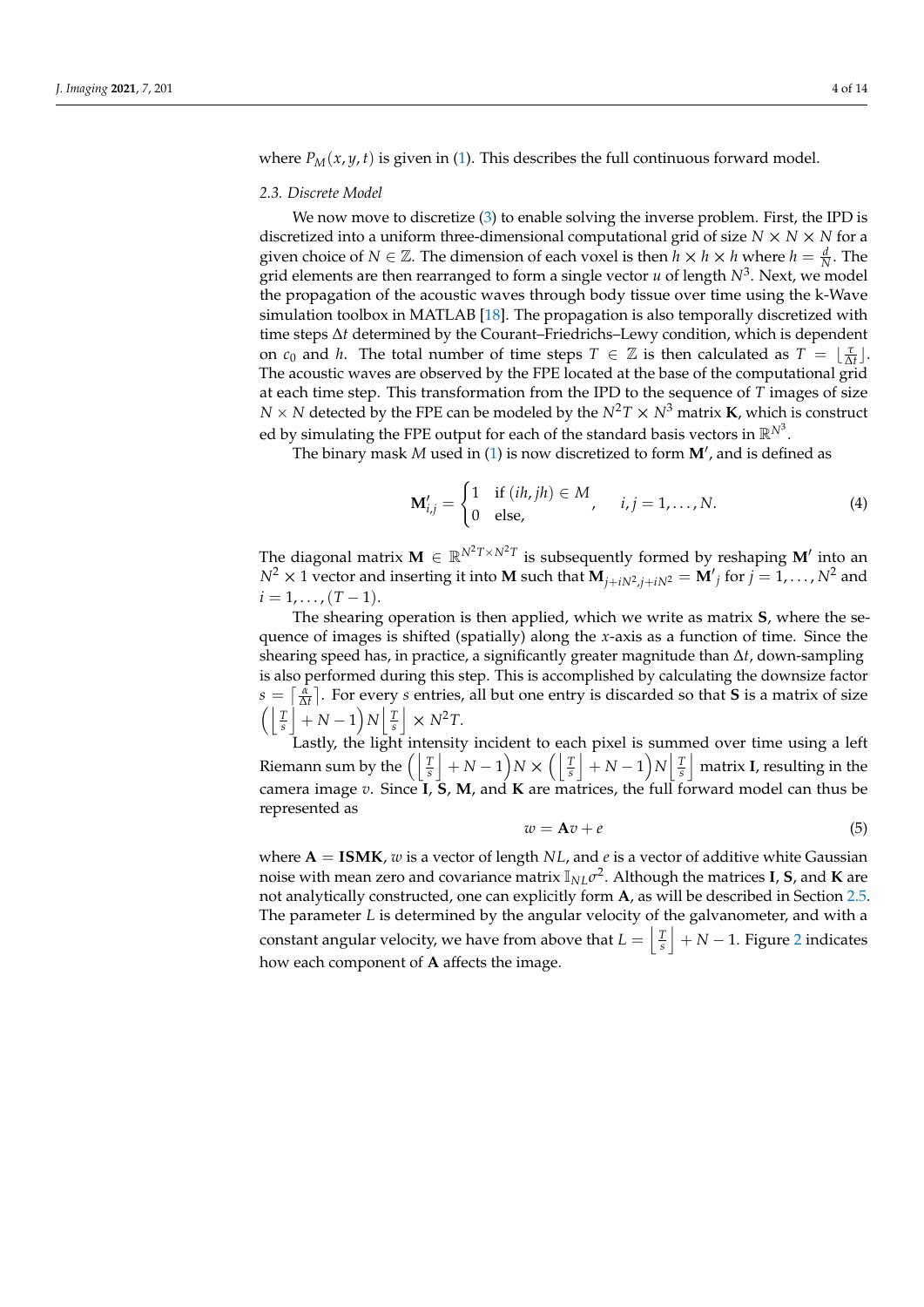<span id="page-5-0"></span>

**Figure 2.** A pictorial representation of the imaging process as individual forward operations.

#### <span id="page-5-2"></span>*2.4. Image Reconstruction via Compressed Sensing*

To reconstruct the IPD, we utilize ideas and algorithms from compressed sensing, which is based on the key notion that a sparse signal can be reconstructed with relatively few measurements. Following the seminal work in [\[19,](#page-14-9)[20\]](#page-14-10), many investigations have centered around compressed sensing algorithms–sometimes with the goal of generally improving the methodology, e.g., its efficiency, robustness, and accuracy, and in other cases to use the method for a particular application of interest. For example, compressed sensing has been extensively used in the area of PA image reconstruction, [\[21–](#page-14-11)[24\]](#page-14-12).

Compressed sensing requires that the image satisfy certain sparsity and incoherence constraints [\[25\]](#page-14-13). They are (i) the image should contain only a few nonzero values in some domain, known as the sparse domain, and (ii) the image acquisition domain should not be coherent with the sparse domain. The original image can then be accurately reconstructed from under-sampled data using an iterative method that utilizes a data fidelity term and includes a sparsity constraint.

As we are attempting to reconstruct a vector of length *N*<sup>3</sup> with one of length *NL*, where  $L < N^2$ , this inverse problem is under-determined. Note that in practice,  $L \ll N^2$ , so the compression ratio is quite high. In this work, we arrive at the  $L/N^2$  ratio of  $163/4096 \approx 25$ . We will address this issue using a compressive sensing approach, which, as noted above, requires that the IPD is sparse in some domain. Since it is anticipated that real-world applications will consider IPDs that are approximately piecewise-constant, the sparsity -enforcing regularization term  $\Phi$  is chosen as the isotropic discrete total variation (TV) operator. This leads us to the convex optimization problem

<span id="page-5-1"></span>
$$
v = \underset{\hat{v} \ge 0}{\arg \min} \frac{1}{2} ||\mathbf{A}\hat{v} - w||_2^2 + \lambda \Phi(\hat{v}), \tag{6}
$$

where **A** is described in [\(5\)](#page-4-0), *λ* is the regularization parameter, and the problem is augmented by the physical constraint  $v \geq 0$ .

Many algorithms have been developed to numerically solve [\(6\)](#page-5-1), and there have also been numerous investigations into parameter selection [\[26\]](#page-14-14). For the simulations we em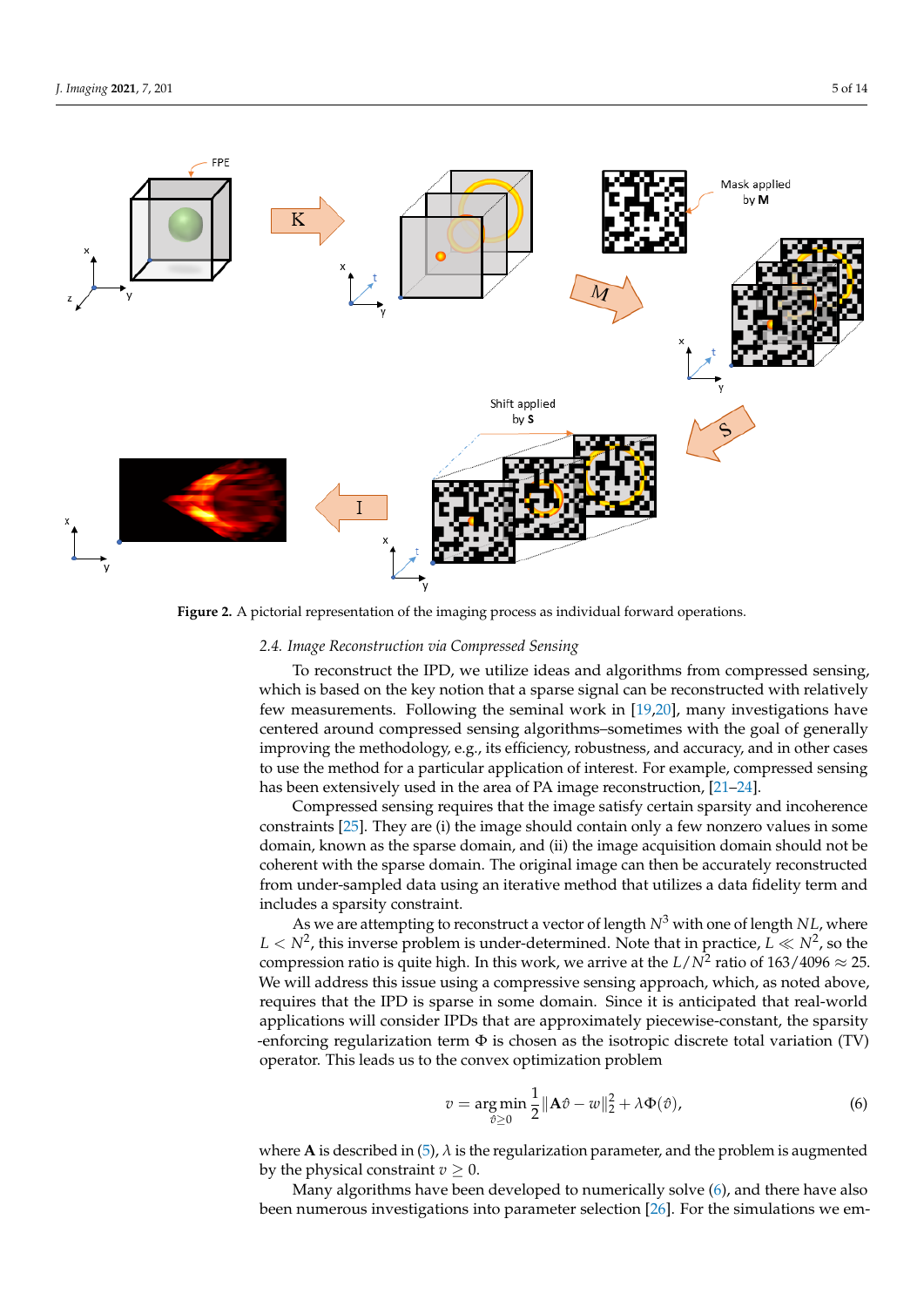ploy the Two-Step Iterative Shrinkage/Thresholding (TwIST) algorithm to recover *v* in [\(6\)](#page-5-1) [\[27\]](#page-14-15). This method brings together the high denoising capabilities of iterative shrinkage/thresholding (IST) and the efficiency for dealing with ill-posed problems of iterative reweighted shrinkage (IRS) algorithms. IST has good denoising properties, while IRS is good at handling ill-posed problems, and TwIST aims at keeping both these advantages. Since the IPD is expected to be nonnegative, we have modified TwIST such that after each iteration, all negative values are set to zero. This modification is not trivial, and further investigation is needed to quantify the stability and accuracy of this revised method. The unmodified TwIST algorithm is commonly used in related applications [\[12](#page-14-2)[,28\]](#page-14-16).

To compensate for the finite resolution effects and aliasing arising from discretization of the k-Wave simulation, reconstructed IPD is normalized prior to quantitative comparison. We acknowledge that this is not necessarily the best way to treat the error, but the approach is effective in our experiments. More extensive study is required to identify a better mitigating technique. The two main criteria used to quantify the success of the reconstruction are mean square error (MSE) and multi-scale structural similarity (MS-SSIM) index. The MS-SSIM index incorporates image details at different resolutions to provide an image quality assessment based on the human visual system [\[29\]](#page-14-17). For MSE, a smaller number indicates less error, while MS-SSIM is between −1 and 1, with 1 indicating a perfect reconstruction.

### <span id="page-6-0"></span>*2.5. Simulation Setup and Analysis*

In addition to the parameters defined previously, there are several other important parameters to discuss for the simulations. The size of the computational grid for the k-Wave simulation is  $N_c > N$ , where we apply a perfectly matched layer absorbing boundary condition to the edges of the computational grid. The layer occupies a strip of size *N<sup>L</sup>* grid points around the outer perimeter of the computational domain. The speed of sound in the medium containing the IPD is *c<sup>s</sup>* , the length of each voxel is *h*, and the center frequency is *f* .

We now describe how the resulting image is computed from the optical setup given an IPD. An  $N_c^3$  computational grid is created on which to run the k-Wave simulation. The FPE is incorporated as a  $N^2$  sensor placed parallel to the xy-plane in the extended computational grid with corner at  $(\frac{N_c-N}{2}+1, \frac{N_c-N}{2}+1, \frac{N_c-N}{2}+1)$ . The speed of sound is defined corresponding to the average speed of sound in human tissue [\[30\]](#page-14-18). The sensor data is stored in a  $N \times N \times T$  array, and we proceed as described in Section [2.4.](#page-5-2) The parameters chosen for the simulations are defined in Table [1.](#page-6-1)

<span id="page-6-1"></span>**Table 1.** The parameters used in our simulations and their associated values.

| Parameter       | Description                                | Value |
|-----------------|--------------------------------------------|-------|
| N               | length of IPD grid [pixels]                | 64    |
| $N_c$           | length of computational grid [pixels]      | 96    |
| $N_L$           | width of boundary condition layer [pixels] | 15    |
| $\mathcal{C}_S$ | speed of sound in the medium $[m/s]$       | 1540  |
| h               | pixel width [µm]                           | 122   |
|                 | center frequency [MHz]                     | 5     |
| T               | total time steps                           | 400   |
| $\Delta t$      | time step size [ns]                        | 24    |
| $\alpha$        | $[\text{pixels-widths/s}]$                 | 12    |
| S               | downsize factor                            | 4     |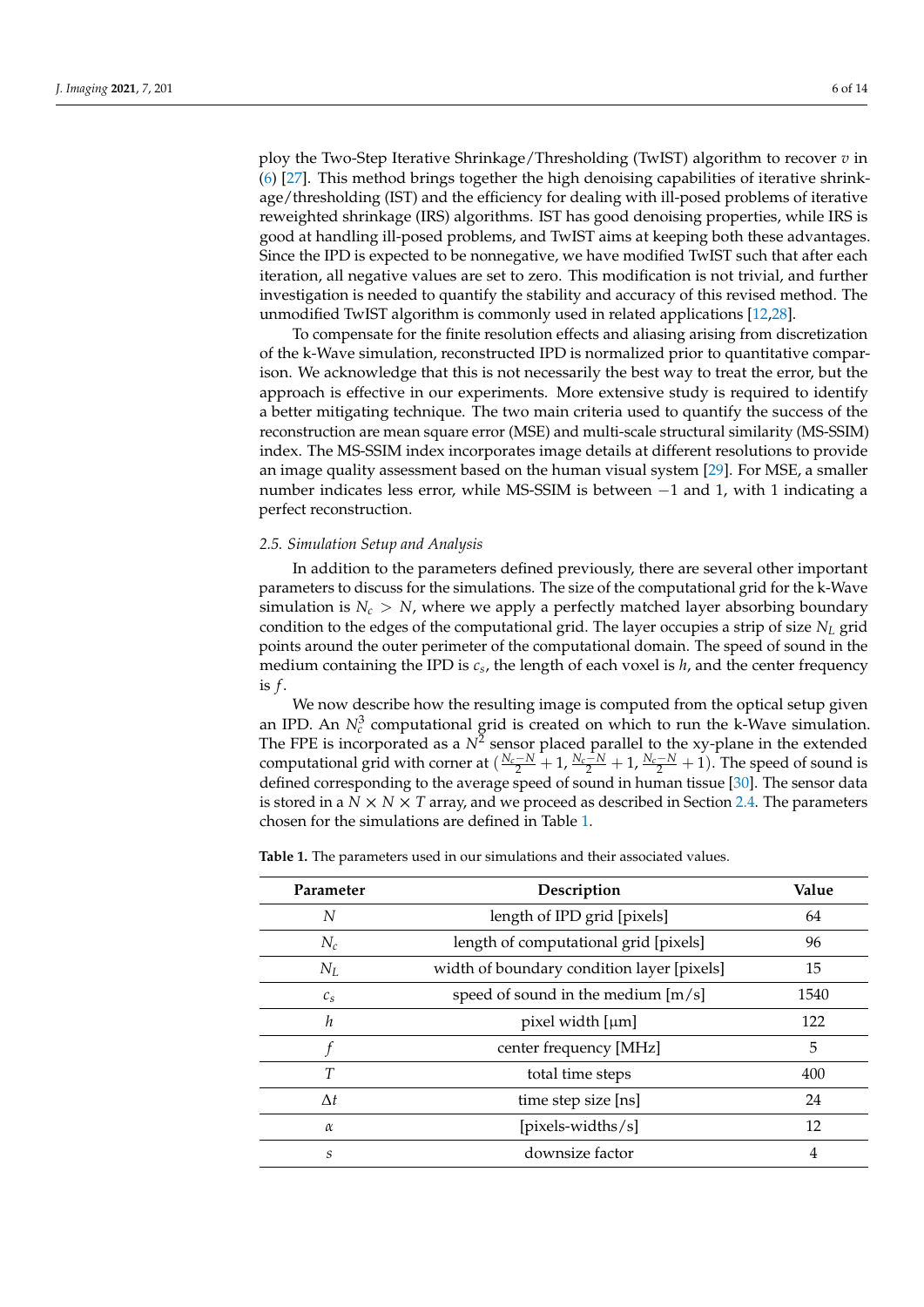To test our new method we will consider (1) the base case cylinder IPD, (2) the base case cylinder IPD rotated so that its axis is parallel to the *x*-axis, and (3) a vessel-like IPD with ten total vessels. The rotated cylinder is included to analyze how the orientation of the cylinder relative to the direction of shearing affects reconstruction. In our simulations, the direction of shearing is parallel to the *x*-axis. In this analysis, the probability that a given pixel, *m*, in the mask is set to one is varied. For this purpose we define

<span id="page-7-2"></span>
$$
p = Prob(m = 1). \tag{7}
$$

The cylinder is passed through the forward model and then added noise to the final image before attempting reconstruction. The regularization parameter in [\(6\)](#page-5-1) was chosen as  $\lambda = 2.5 \times 10^{-3}$ , which was optimized heuristically for the no noise case. The reconstruction is performed for various levels of signal-to-noise ratio (SNR), which is defined as

<span id="page-7-1"></span>
$$
SNR = 20 \log_{10} \left(\frac{\mu}{\sigma}\right) dB,
$$
\n(8)

where  $\mu$  is the mean of the signal strength in its area of support and  $\sigma$  is the standard deviation of the noise present. Note that  $\mu$  is approximated over the inferred region of support of the image.

#### <span id="page-7-0"></span>**3. Results**

#### *3.1. Baseline Test*

As a baseline test, and to demonstrate that our methods perform as expected, Figure [3](#page-8-0) displays the reconstruction of an IPD of a single impulse; that is, it contains all zeros except for a single voxel that is set to a value of one. Since the matrix **A** is constructed by passing each basis vector through the forward model, this is a good test to see if the reconstruction algorithm is working as expected. We see in Figure [3](#page-8-0) that, as predicted, the reconstruction of the single impulse is spread across neighboring pixels with a peak at the true impulse pixel.

## *3.2. Simulated Experiments*

Having established our method performs as expected in the simple impulse case, we now consider two primary types of more realistic IPDs, namely cylindrical IPDs and vessel-like IPDs, each of which has binary-valued voxels representing either the presence or lack thereof of an initial acoustic impulse response.

For the base case of the cylindrical IPDs, shown in Figure [4a](#page-8-1), a solid cylinder with a radius of six voxels, including the center voxel, and with axis parallel to the y-axis and centered on the xz-plane is used. The vessel-like IPDs, an example of which is displayed in Figure [4b](#page-8-1), are constructed with a more random behavior meant to simulate the structure of blood vessels in tissue, including growing and shrinking as well as branching vessels.

In our experiments, we used Gaussian noise with mean zero and variance dependent on the desired SNR parameter given by [\(8\)](#page-7-1). For each value of SNR examined, the image reconstruction was performed five times (after adding noise as described in Section [2\)](#page-2-0). The average value of MS-SSIM and MSE over those five trials was then computed. Shown in Figure [5](#page-9-0) are the MSE and MS-SSIM results for the reconstruction of the cylinder IPD parallel to the y-axis, the cylinder IPD parallel to the x-axis, and the vessel IPD, all for different values of *p* in [\(7\)](#page-7-2), as well as one using the normalized time reversal reconstruction included with the k-Wave toolbox. The k-Wave reconstruction is performed without compression on the data acquired from the FPE with the appropriate noise added. For SNR greater than 0 dB, we observe that our method performs consistently better than the k-Wave reconstruction for p values between 0.2 and 0.9, and the accuracy of the reconstruction tends to increase faster with our method than with the k-Wave reconstruction as the SNR increases.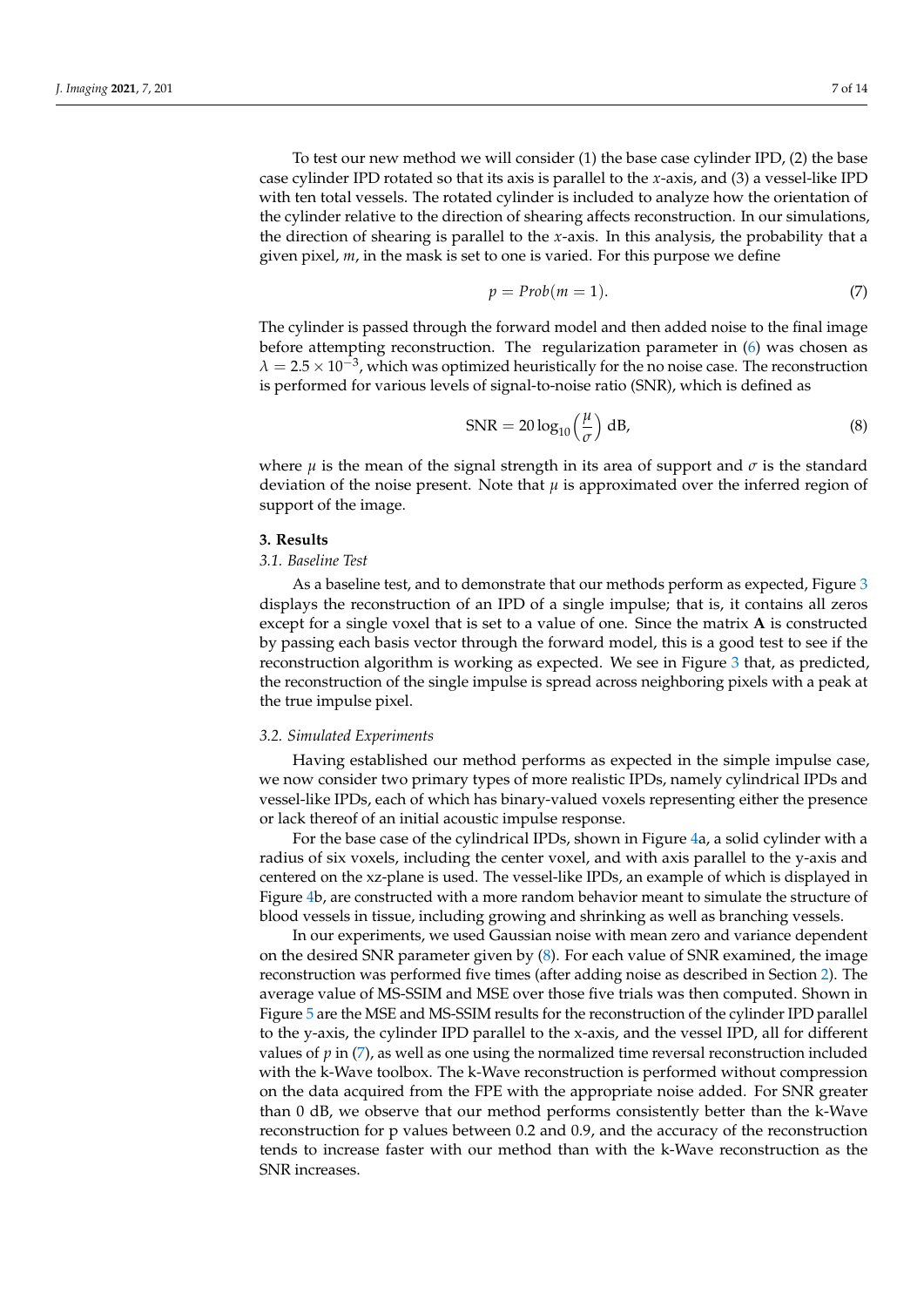<span id="page-8-0"></span>

<span id="page-8-1"></span>**Figure 3.** (**a**) A cross-section of the ground truth impulse IPD and (**b**–**d**) cross-sections of a no-noise reconstruction of the impulse IPD. Here we use regularization parameter  $\lambda = 2.5 \times 10^{-4}$  in [\(6\)](#page-5-1).



**Figure 4.** (**a**) The base case cylindrical IPD and (**b**) an example of a vessel-like IPD.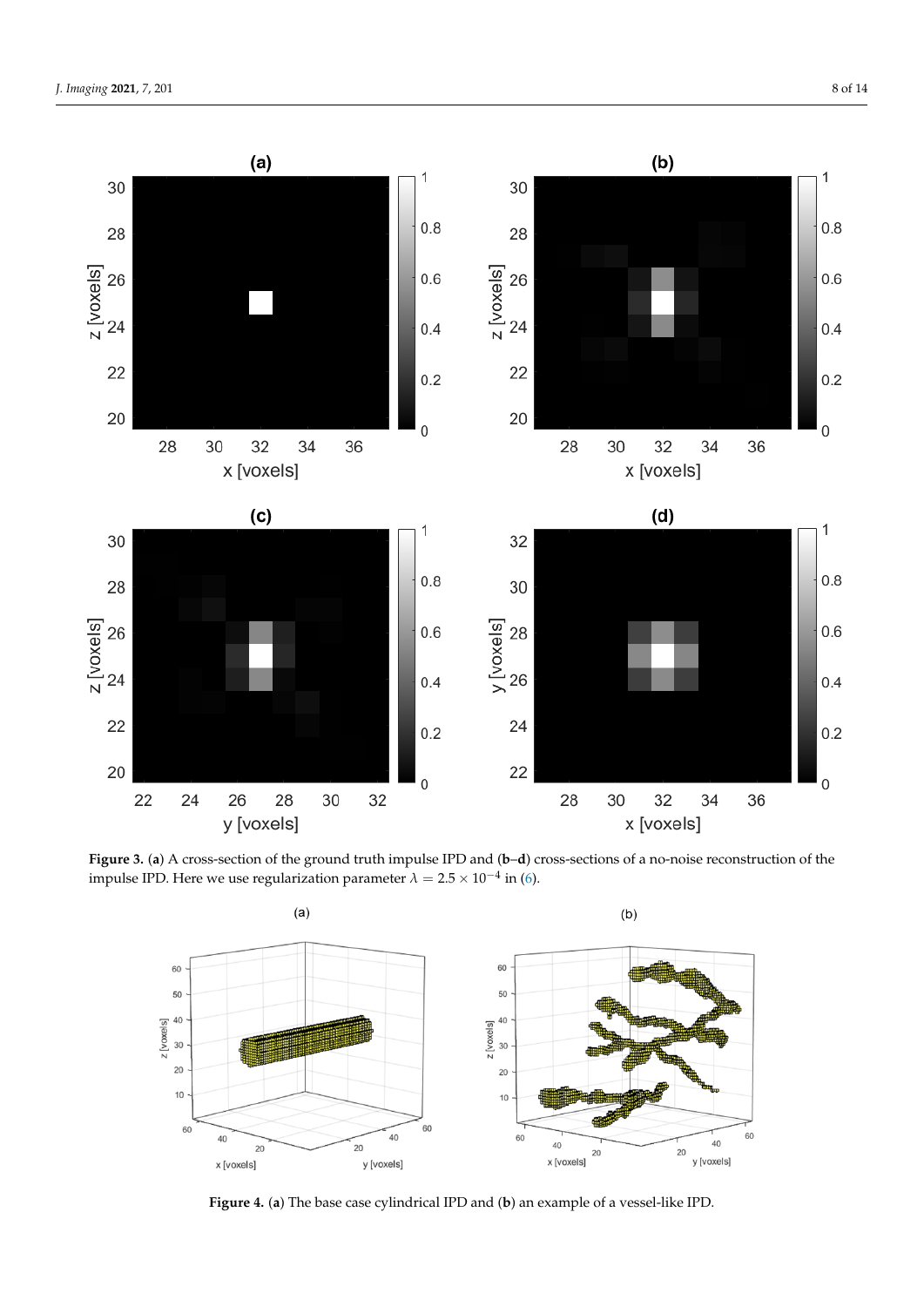<span id="page-9-0"></span>

**Figure 5.** Average MS-SSIM (**a**) and average MSE (**b**) of a cylinder IPD with a radius of six perpendicular to the direction of shearing. Average MS-SSIM (**c**) and average MSE (**d**) of a cylinder IPD with a radius of 6 h parallel to the direction of shearing. Average MS-SSIM (**e**) and average MSE (**f**) of a vessel IPD with ten vessels present. Each point is averaged over five trials for each SNR value considered and is plotted against the SNR value used to calculate the additive Gaussian noise.

We now examine the effects of varying cylinder size on the reconstruction using the base case cylindrical IPD. We fix the amount of noise added so that  $SNR \approx 27$  dB and examine the reconstruction using different values for the radius of the cylinder, including the center voxel, in the cylindrical IPD. The results displayed in Figure [5](#page-9-0) show comparable performance for p values between 0.2 and 0.8 in [\(7\)](#page-7-2). The value of *p* = 0.3 was selected for all subsequent analyses. Figure [6](#page-10-0) displays the MSE and MS-SSIM results.

We next examine the effect of increased complexity on the reconstruction. The amount of noise is fixed so that SNR  $\approx$  25 dB. Using the vessel-like IPDs, the reconstruction is attempted for an increasing number of vessels. These results are displayed in Figure [7.](#page-11-0)

An important consideration in these reconstructions is the choice of regularization parameter,  $\lambda$  in [\(6\)](#page-5-1). While the optimal regularization parameter is a function of the noise present in the system, it is desirable for the method to be robust in terms of choice of regularization parameter. Figure [8](#page-12-1) displays results for the reconstruction of a cylinder orthogonal to the direction of shearing and of a vessel-like IPD with ten vessels present for a range of regularization parameters  $\lambda$  in [\(6\)](#page-5-1). Observe that our method performs consistently for the same choice of regularization parameter across various noise levels for both the MS-SSIM and MSE metrics. Figure [8](#page-12-1) (right) also demonstrates that the method is robust with respect to the choice of regularization parameter for the vessel-like IPD reconstruction. On the other hand, the large jump displayed in Figure  $8$  (left) shows that the method is not as robust with respect to the choice of the regularization parameter for the single-cylinder case. We speculate that this might be due to the fact that most of the true underlying image has zero value, making it difficult to tune the regularization parameter. We do not see this lack of robustness as a practical issue, however, since real-world applications more closely resemble the multiple vessel case. This issue will be investigated in future work.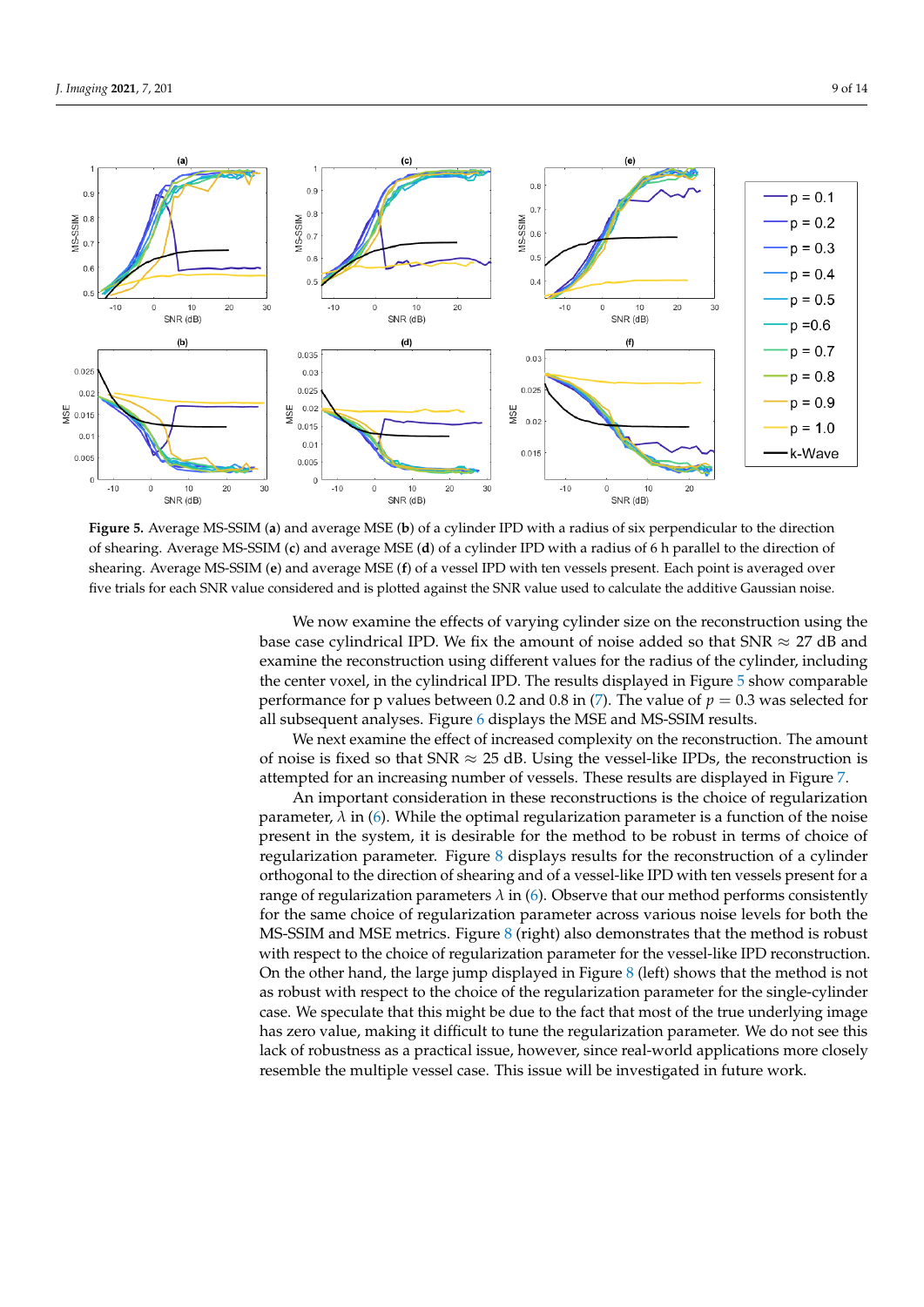<span id="page-10-0"></span>

**Figure 6.** Average MSE (**a**) and average MS-SSIM (**b**) of the reconstructed cylinder IPD with varying radius, averaged over five trials for each radius value considered. A cross section of the ground truth cylinder with radius of five (**c**), ten (**d**) and fifteen (**e**) voxel widths and a cross section of the reconstruction of the same cylinder, respectively, (**f**–**h**). Each cylinder considered is orthogonal to the *xz*-plane.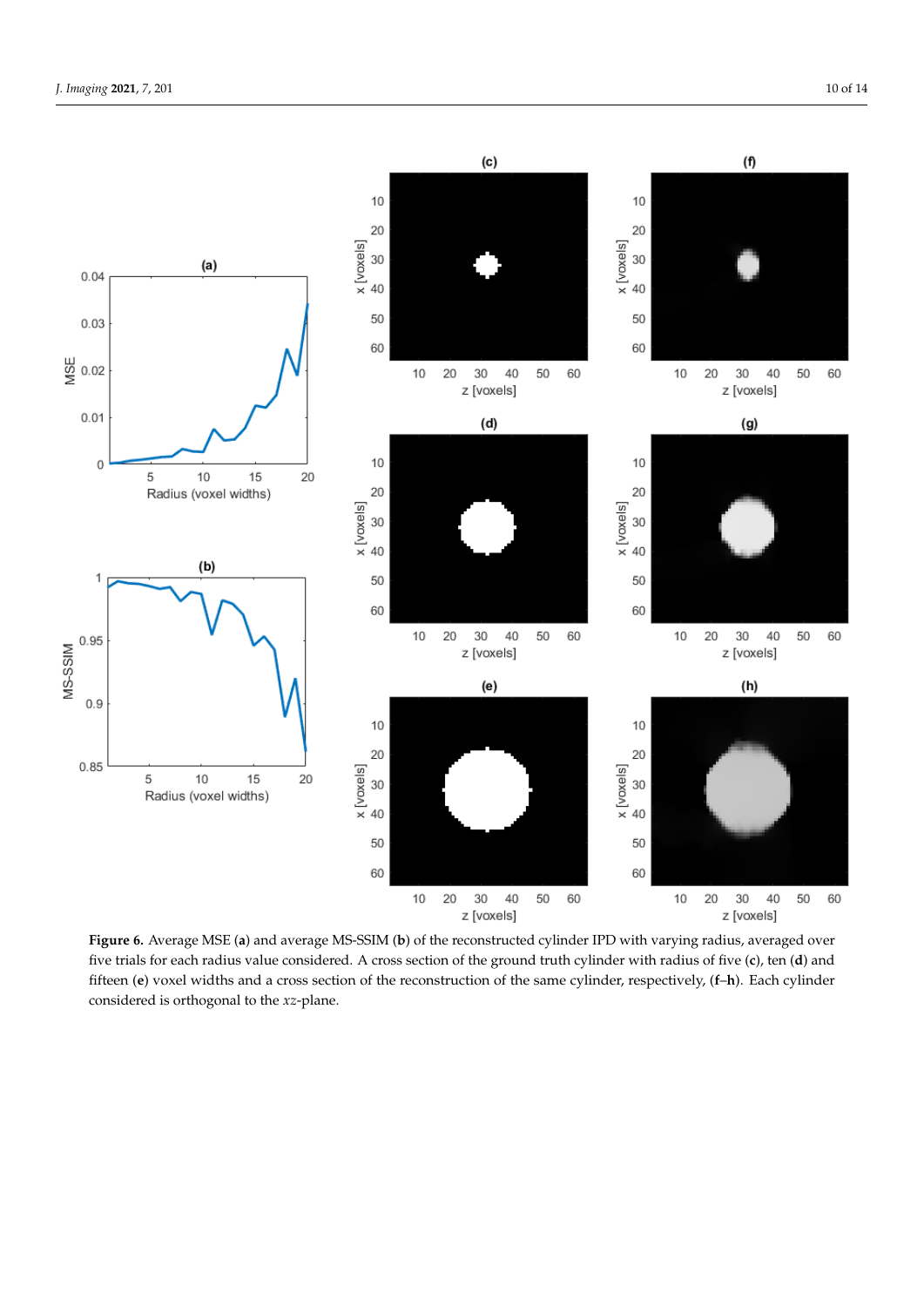<span id="page-11-0"></span>

**Figure 7.** Average MSE (**a**) and average MS-SSIM (**b**) of the reconstructed vessel IPDs with a varying number of vessels present, averaged over twenty IPDs for each number of vessels considered. Ground truth projection onto the xy-plane of a four vessel IPD (**c**), eight vessel IPD (**d**), and twelve vessel IPD (**e**), and the reconstruction of the same IPDs, respectively, (**f**–**h**). In images (**c**–**h**), hue represents depth in the z-dimension, with the colorbar indicating pixel lengths away from the FPE, while intensity is proportional the value of the voxels after being thresholded at 0.15.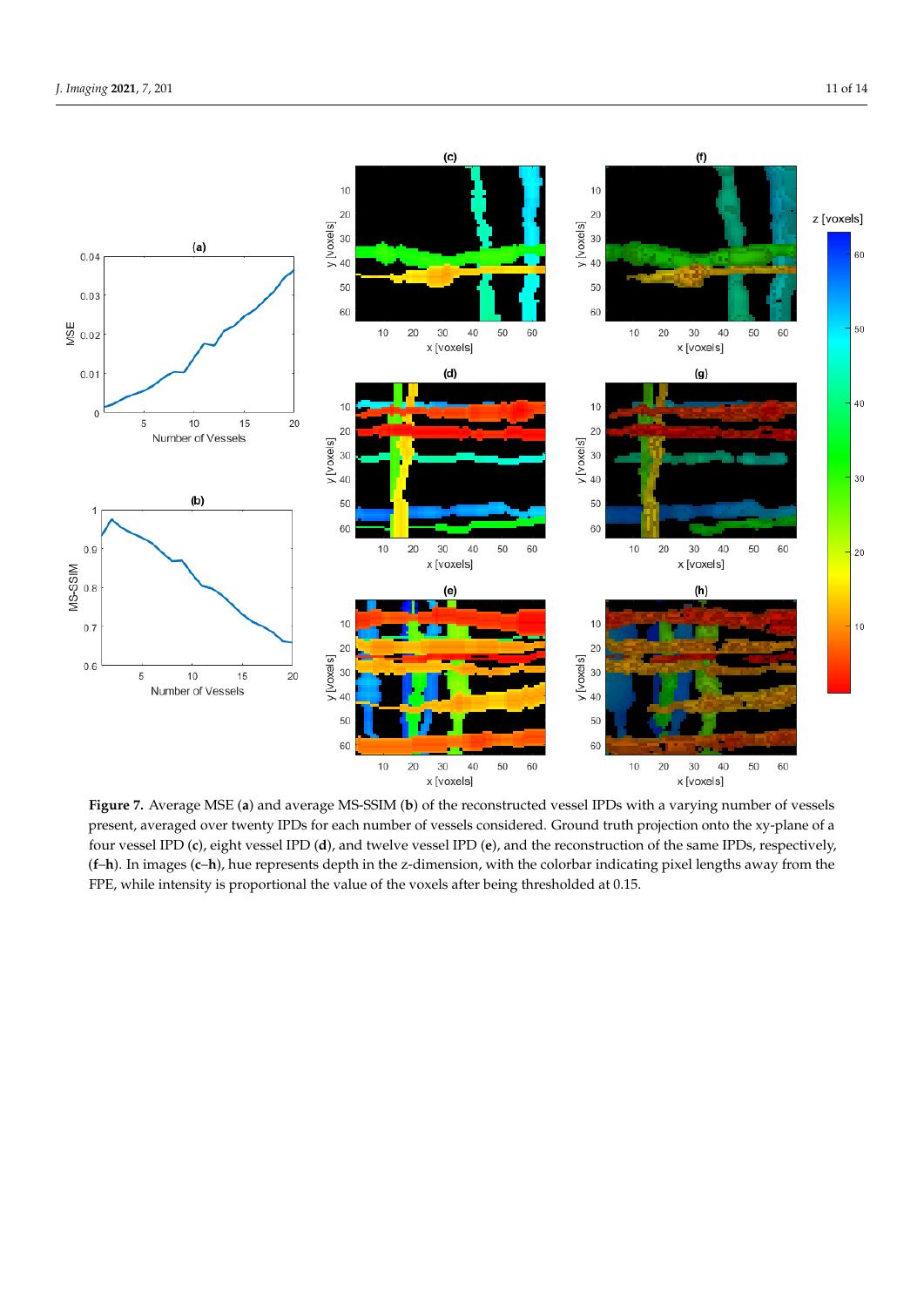<span id="page-12-1"></span>

**Figure 8.** Average MSE (**a**) and average MS-SSIM (**b**) of the reconstructed cylinder IPD as well as average MSE (**c**) and average MS-SSIM (**d**) of the reconstructed vessel-like IPD, averaged over five trials for each value of the regularization parameter considered. Low, medium, and high values of SNR are considered for comparison.

### <span id="page-12-0"></span>**4. Discussion**

In this paper, we modeled a new method for compressed single-shot PA image reconstruction using various types of DMDs to encode temporal information, and then demonstrated through simulated experiments that our approach is capable of accurately reconstructing a variety of IPDs. Moreover, it is robust in the presence of additive Gaussian white noise. We note that while the IPDs modeled here are piecewise constant, the k-Wave toolbox uses methods best-suited for smooth IPDs. We do not anticipate this presenting issues in real-world applications, since the physical process will not experience the aliasing that is observed with the k-Wave simulations.

Figure [5](#page-9-0) demonstrates that for a range of probabilities that a given pixel in the binary mask is turned on, i.e.,  $0.2 \le p \le 0.8$ , the performance of our method is consistently better than the k-Wave reconstruction whenever  $SNR \geq 0$  dB. This is a significant improvement given that the k-Wave reconstruction is done with the full time-series data and that our method experiences approximately 25-fold compression. While the random construction of the mask was effective in the simulations, there may be other ways to construct the mask leading to more accurate reconstructions in some cases. This will be the subject of future work.

Figures [6](#page-10-0) and [7](#page-11-0) demonstrate the effectiveness of the reconstruction as the number of nonzero values increases in the system, and we note that we are able to achieve accurate reconstructions in the presence of both large and complex vessel systems.

In future investigations we will assemble the optical system and employ the methods and techniques discussed here to reconstruct phantoms using images generated by the physical forward model. In the construction and implementation of the physical optical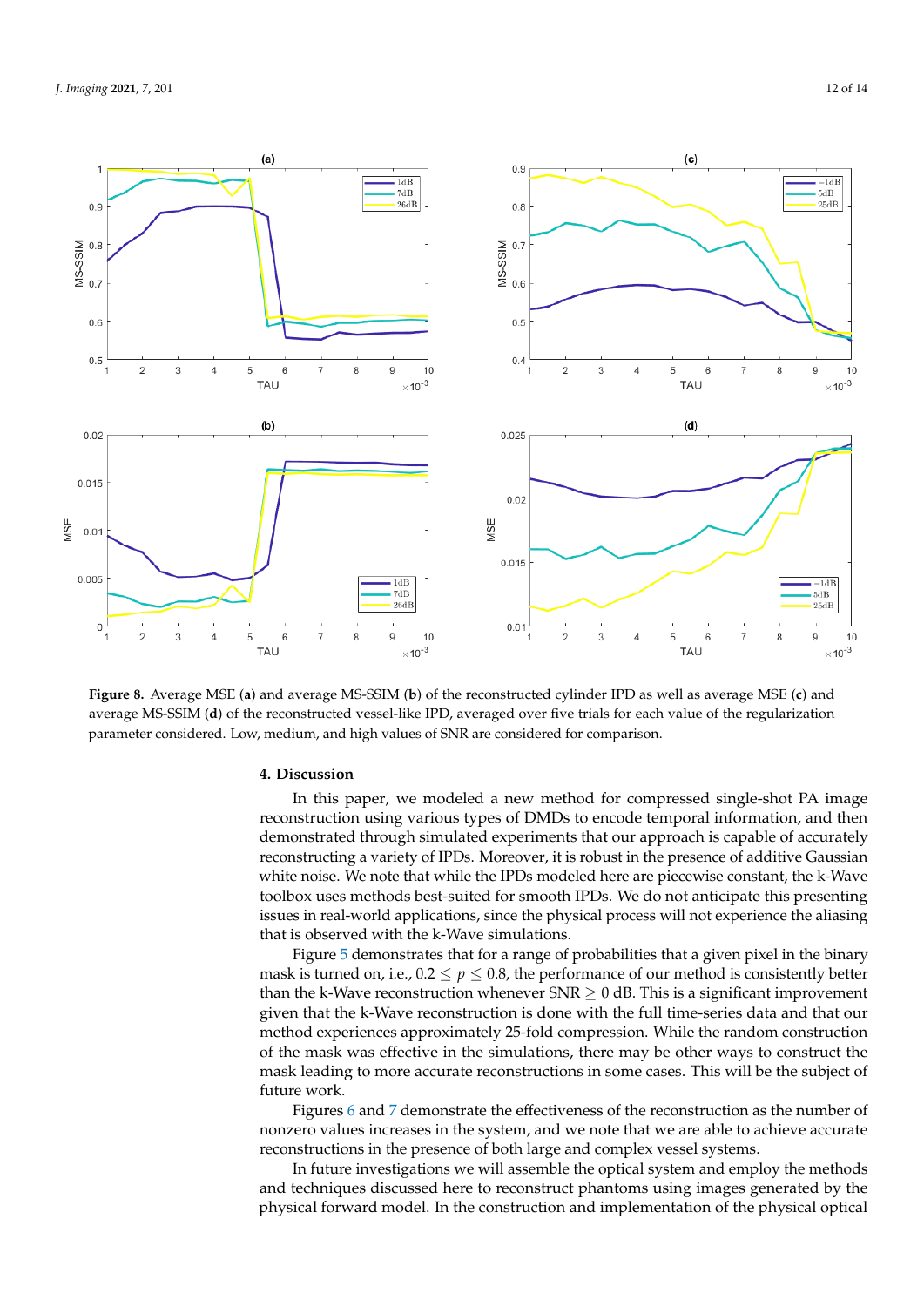system, there are several considerations regarding the continuous wave laser for which to account. In the simulations considered here, the sample was assumed to be under uniform illumination by the laser, while the real system will likely experience a more Gaussiantype illumination. A correction to the forward model would then be needed for spatially varying beam intensity. In addition, the FPE cavity must be tuned to match the wavelength of the continuous wave laser. Nanoscopic variations in cavity thickness could prove detrimental to the sensitivity of the system. Finally, the imaging sensor must be selected to have adequate sensitivity to the continuous wave laser wavelength. As the sweeping speed is increased to reach adequate sampling in time, fewer photons are incident on each camera pixel. Thus, MHz sampling rates may require a sensitive camera and relatively high-power laser.

**Author Contributions:** Conceptualization, G.P.L.; methodology, G.P.L.; software, D.G.; validation, D.G., A.G. and G.P.L.; formal analysis, D.G., A.G. and G.P.L.; investigation, D.G.; resources, A.G., G.P.L.; data curation, D.G.; writing–original draft preparation, D.G.; writing–review and editing, D.G., A.G., G.P.L.; visualization, D.G., G.P.L. All authors have read and agreed to the published version of the manuscript.

**Funding:** This work was supported by NIH grant R21GM137334 (G.P.L.), AFOSR grant #FA9550- 18-1-0316 (A.G. and D.G.), NSF grants DMS #1502640 and DMS #1912685, and ONR MURI grant #N00014-20-1-2595 (A.G.).

**Data Availability Statement:** All data and code are freely available upon request.

**Acknowledgments:** The authors would like to thank Ruibo Shang for providing early iterations of and guidance for the programs used in this work.

**Conflicts of Interest:** The authors declare no conflict of interest.

#### **Abbreviations**

The following abbreviations are used in this manuscript:

| <b>PA</b>  | photoacoustic                             |
|------------|-------------------------------------------|
| <b>FPE</b> | Fabry-Pérot etalon                        |
| <b>DMD</b> | digital micro-mirror device               |
| <b>IPD</b> | initial pressure distribution             |
| TwIST      | Two-Step Iterative Shrinkage/Thresholding |
| IST        | iterative shrinkage/thresholding          |
| <b>IRS</b> | iterative reweighted shrinkage            |
| <b>MSE</b> | mean square error                         |
| MS-SSIM    | multi-scale structural similarity         |
| <b>SNR</b> | signal-to-noise ratio                     |
|            |                                           |

#### **References**

- <span id="page-13-0"></span>1. Xu, M.; Wang, L.V. Photoacoustic imaging in biomedicine. *Rev. Sci. Instrum.* **2006**, *77*, 041101. [\[CrossRef\]](http://doi.org/10.1063/1.2195024)
- 2. Mallidi, S.; Luke, G.P.; Emelianov, S. Photoacoustic imaging in cancer detection, diagnosis, and treatment guidance. *Trends Biotechnol.* **2011**, *29*, 213–221. [\[CrossRef\]](http://dx.doi.org/10.1016/j.tibtech.2011.01.006)
- 3. Wang, X.; Pang, Y.; Ku, G.; Xie, X.; Stoica, G.; Wang, L.V. Noninvasive laser-induced photoacoustic tomography for structural and functional in vivo imaging of the brain. *Nat. Biotechnol.* **2003**, *21*, 803–806. [\[CrossRef\]](http://dx.doi.org/10.1038/nbt839)
- <span id="page-13-1"></span>4. Wang, L.V.; Hu, S. Photoacoustic tomography: In vivo imaging from organelles to organs. *Science* **2012**, *335*, 1458–1462. [\[CrossRef\]](http://dx.doi.org/10.1126/science.1216210)
- <span id="page-13-2"></span>5. Cox, B.T.; Laufer, J.G.; Beard, P.C.; Arridge, S.R. Quantitative spectroscopic photoacoustic imaging: A review. *J. Biomed. Opt.* **2012**, *17*, 061202. [\[CrossRef\]](http://dx.doi.org/10.1117/1.JBO.17.6.061202) [\[PubMed\]](http://www.ncbi.nlm.nih.gov/pubmed/22734732)
- <span id="page-13-3"></span>6. Wang, L.V.; Yao, J. A practical guide to photoacoustic tomography in the life sciences. *Nat. Methods* **2016**, *13*, 627–638. [\[CrossRef\]](http://dx.doi.org/10.1038/nmeth.3925)
- <span id="page-13-4"></span>7. Jeon, S.; Kim, J.; Lee, D.; Baik, J.W.; Kim, C. Review on practical photoacoustic microscopy. *Photoacoustics* **2019**, *15*, 100141. [\[CrossRef\]](http://dx.doi.org/10.1016/j.pacs.2019.100141) [\[PubMed\]](http://www.ncbi.nlm.nih.gov/pubmed/31463194)
- <span id="page-13-5"></span>8. Beard, P.C.; Perennes, F.; Mills, T.N. Transduction mechanisms of the Fabry-Perot polymer film sensing concept for wideband ultrasound detection. *IEEE Trans. Ultrason. Ferroelectr. Freq. Control* **1999**, *46*, 1575–1582. [\[CrossRef\]](http://dx.doi.org/10.1109/58.808883) [\[PubMed\]](http://www.ncbi.nlm.nih.gov/pubmed/18244356)